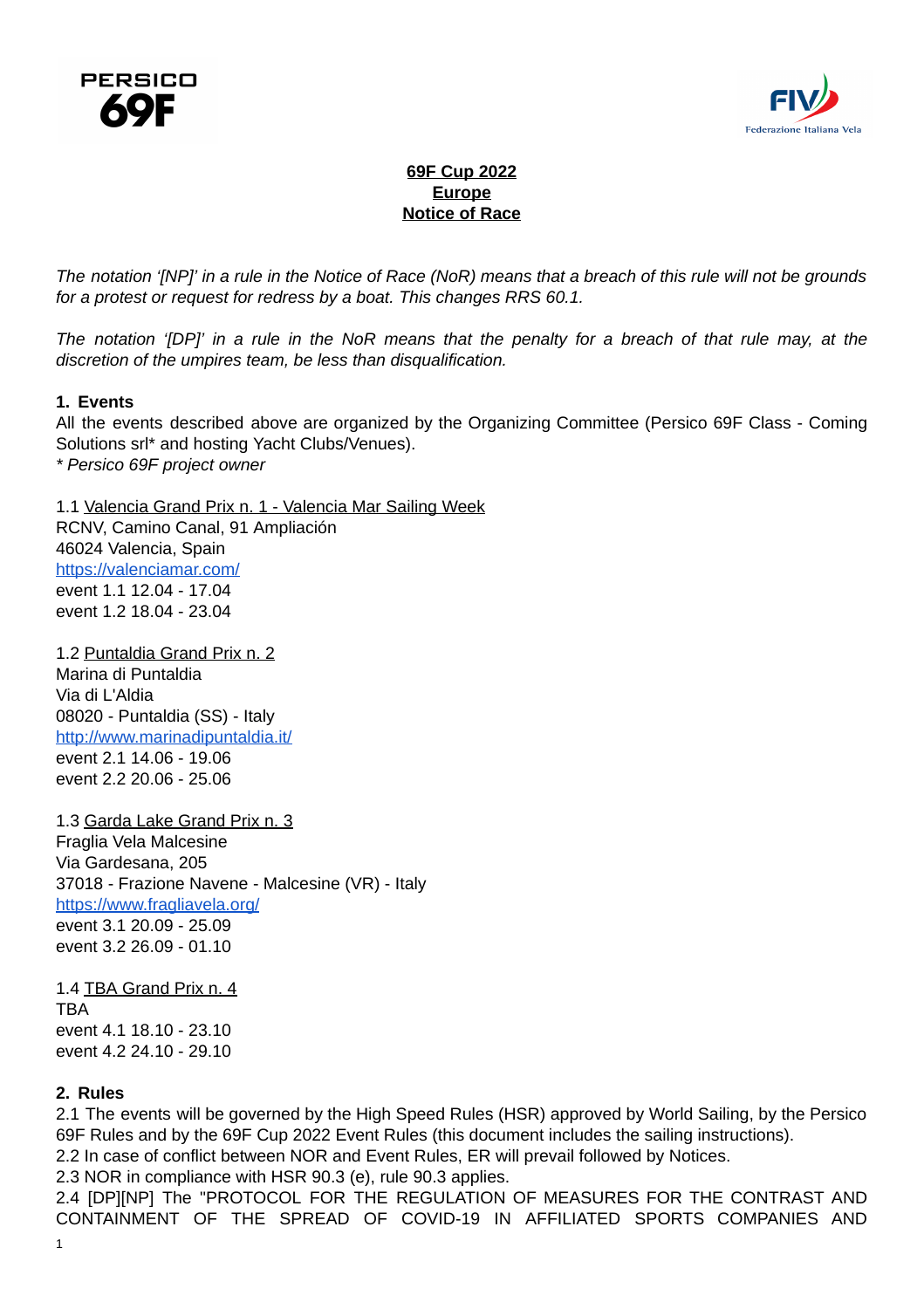



ASSOCIATIONS", version in force - hereinafter referred to as "PROTOCOL". The penalty for an infringement of the "Protocol" may be a maximum of 10%, depending on the seriousness of the infringement committed. The percentage will be calculated with respect to the finish position of the team in all the races of the day in which the infringement was committed, or in the case of infringement while the team is not racing, the penalty will be applied in the nearest race in the time, to that of the accident, as per RRS 64.2.

# **3. Eligibility**

3.1 The Persico 69F Cup is open to the boats Persico 69F.

3.2 All competitors must observe the provisions of the World Sailing Rules regarding eligibility and the Regulations of Persico 69F.

3.3 All boat owners/users must meet the requirements of the Persico 69F Rules.

3.4 All boat owners/renters must be regular members of the Persico 69F Class with 2022 payd fee.

3.5 All competitors must comply with the rules of their National Authorities.

3.6 Crew shall consist of 3 or 4 members; with 4 crew members, no more than 3 members shall position their body simultaneously on the rack. A 4 members team can sail each race with 3 or 4 sailors (communication to Race Committee is not needed).

3.7 Age: each crew member shall be born before 01.01.2006.

3.8 Each team can change one member of the registered crew only during a single event and all members at any event.

## **4. Entries**

4.1 To register please contact **Persico 69F Class -** 69fclass[@69fsailing.com](mailto:yfwc@69fsailing.com)

4.2 The entry fee is € 3.000 for each event.

The entry fee includes:

- Mooring for the event (from day 0 to day 6).
- Help during launching and hauling.
- Towing to / from the racing area, in case of lack of own rib (from day 1 to day 6).
- Assistance / repairs during races (consumables and spare parts will be charged).
- Availability of 69F shore team ashore with tools and spare parts (labor, consumables and spare parts will be charged).

**All assistance interventions by the 69F shore team will be conducted giving priority to the boats owned by the Organizing Committee and according to the severity of the damage / problem, in order to ensure the smooth running of the event, according to the schedule.**

4.3 Payments must be made 2 weeks prior to the event:

*ASSOCIAZIONE CLASSE INTERNAZIONALE PERSICO 69F ASD C/C 731949 IBAN IT 86 B 03032 11706 010000731949*

*BIC SWIFT BACRIT21743*

Remember to: specify owner name and surname, event for which the registration is made.

An entry shall not be considered complete until the entry form is completed and the entry fee paid. 4.4 Registration terms:

<u>Grand Prix n. 1</u> by 29.03

Grand Prix n. 2 by 31.05

Grand Prix n. 3 by 06.09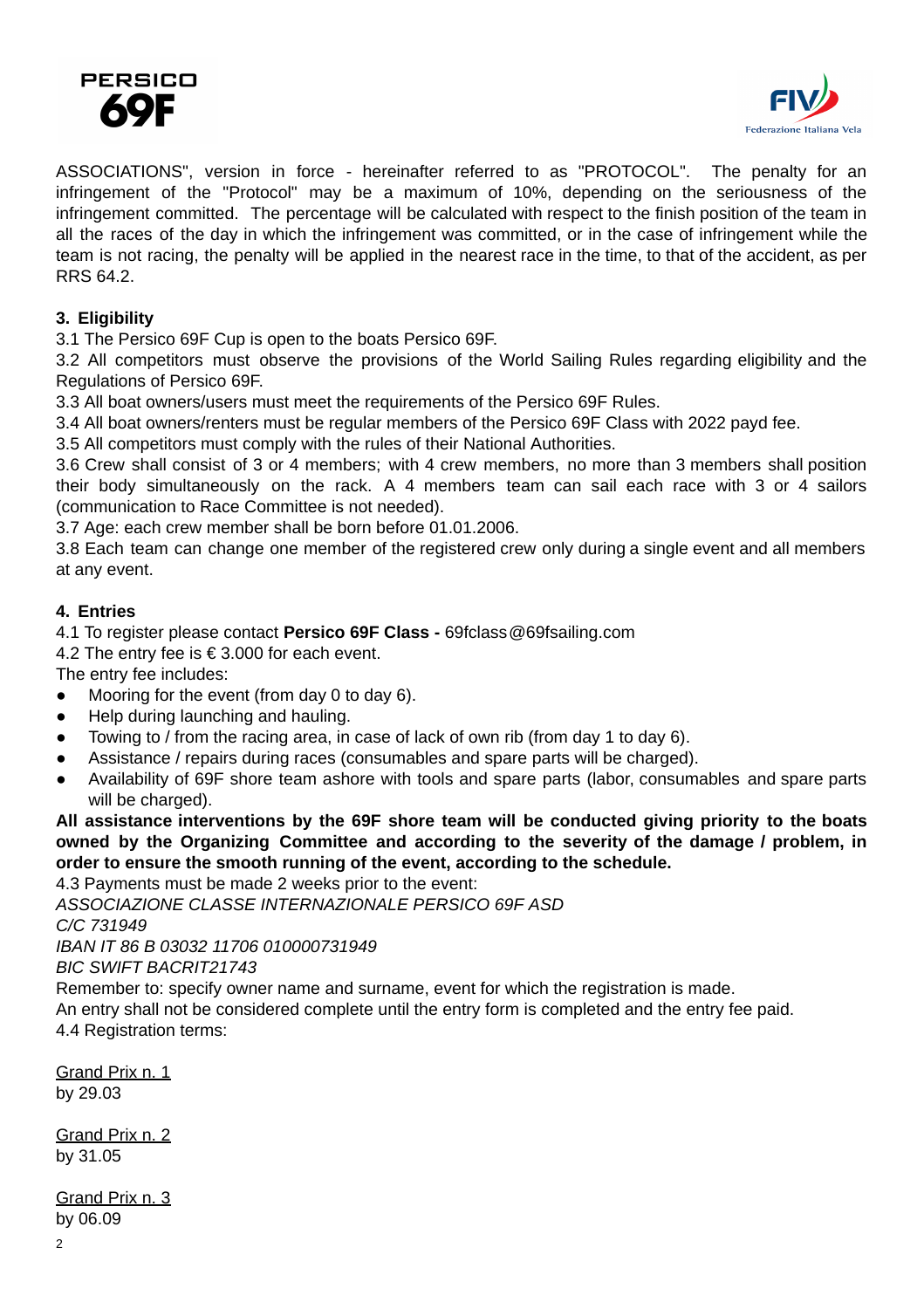



#### Grand Prix n. 4 by 05.10

Late entries after these dates may be accepted and will be subject to an extra fee of 500,00 €. The date of the payment will be considered.

4.5 Documents required during the registration:

For all Entrants:

- info of all the crews. Registrations without the info of all the crew are not considered completed.
- valid third-party liability insurance with a minimum cover of 1.500.000,00  $\epsilon$  (69F fleet chartered by Coming Solutions srl already liability insurance covered).

Only at the italian events and for Italian crews:

- FIV cards with the required medical certification.
- valid FIV authorization to display advertising (if present).

# **5. Schedule**

5.1 Schedule of events:

- Day 0 rigging, launch
- Day 1-2-3 training
- Day 4-5-6 teams briefing and races (TBD)
- Day 6 after runs prize giving, haul out and de-rigging

5.2 The time of the first warning signal for each day will be an announcement to competitors that will be displayed on the Official WhatsApp Chat. Any changes to the schedule of races will be posted on the Official WhatsApp Chat. On the last day of the races no warning signal will be made after 15.00; the awards ceremony will be held at about 16.00.

## **6. Scoring**

6.1 A single event consists of different races.

6.2 1 race is needed to validate a single event; no discards, no limited number of races.

6.3 Race's score: the team score will be = live points + electronic points - penalties.

6.4 Event score: will be described in the Event Rules.

6.5 For 69F Cup 2022's general classification, the score for the first place in an event is 18 points, for the second place is 17 points.... ; when a team sails in both events at the same Grand Prix, the worst event score shall be discarded. If no races are sailed in a single event, for any reason, each team, with completed entry, will receive 16 points.

## **7. Event Rules**

The Event Rules and other sailing documents will be available to competitors by visiting the dedicated Dropbox folder.

## **8. Courses**

The different courses will be described in the Event Rules; during the daily teams briefing will be communicated the chosen courses for the day.

#### **9. Penalty system**

The penalty system will be defined in the Event Rules.

## **10. Chartered boats**

Chartered boats can be drawn among the teams.

#### **11. Awards**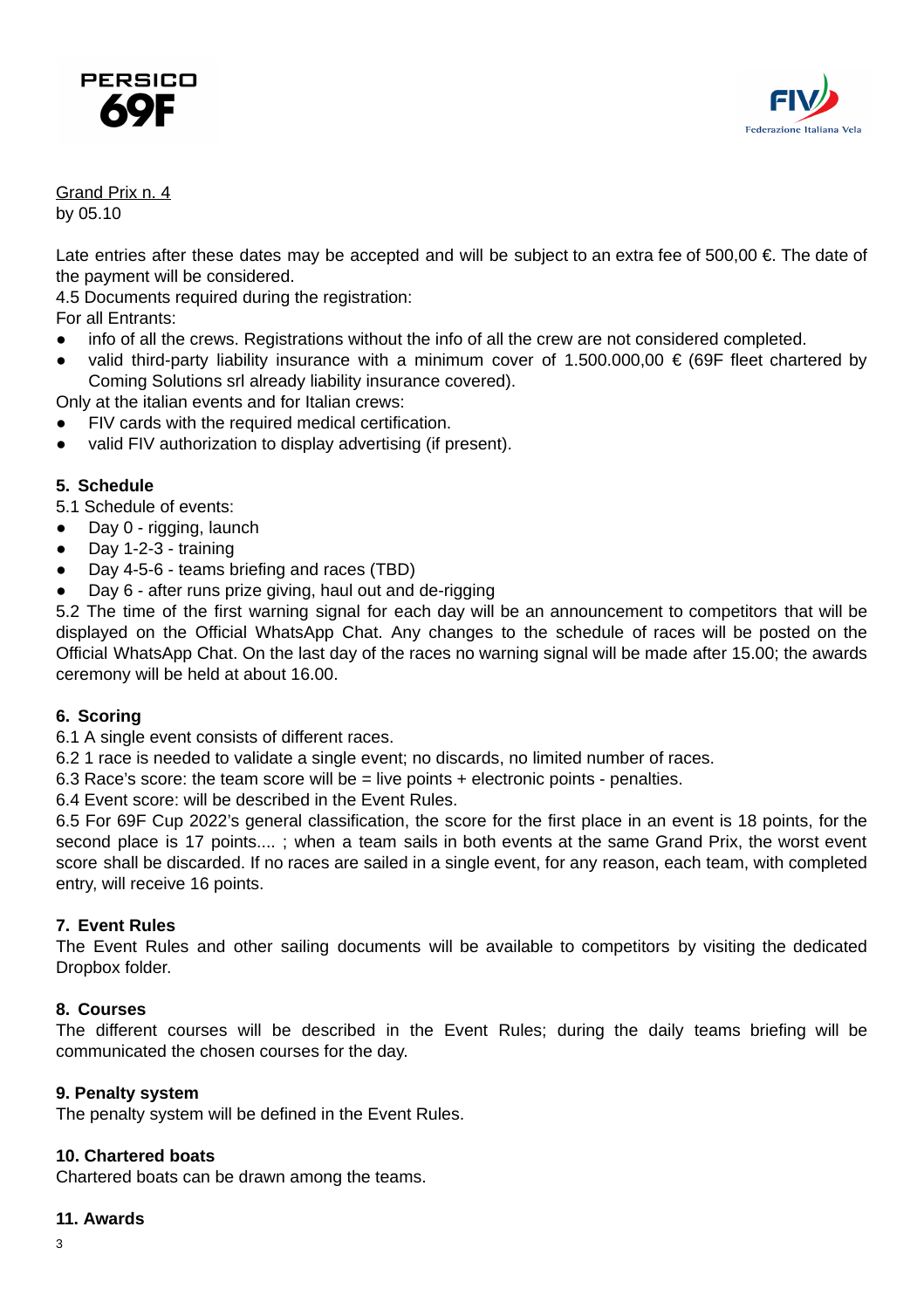# PERSICO



- 11.1 For each event the top three-ranked teams will be awarded.
- 11.2 Special prizes will be assigned for every event.
- 11.3 For the 69F Cup 2022, the top team in the general classification will be awarded.

# **12. Measurement**

All competitors shall comply with Persico 69F Rules. Measurement inspections will be executed during events.

# **13. Liability, safety and insurance**

13.1 Competitors participate in the events entirely at their own risk and under their personal responsibility (RRS Rule 3).

13.2 The Organizing Committee will not accept any responsibility for any damage that might be caused to persons or things both in water and ashore before, during and after the events as a result of the events themselves.

13.3 The safety of a boat and its management shall be the sole inescapable responsibility of the owner/charterer - owner/charterer representative.

13.4 While afloat a team shall carry adequate life-saving equipment, helm and knife (or similar) for all persons on board: each competitor is individually responsible for the above prescription, as described in Persico 69F Rules, C 3.1. The Organizing Committee reserves the right to impose other restrictions in the Event Rules.

13.5 Each participating boat shall be insured with valid third-party liability insurance with a minimum coverage for the event of  $\epsilon$  1.5 million, or the equivalent amount if expressed in other currency, to be provided by official certification at the registration.

## **14. Advertising/media**

14.1 Advertising is permitted.

14.2 Boats may be required to display advertising chosen and supplied by the Organizing Committee, in accordance with Persico 69F Rules. The flag and/or stickers must be displayed all days of the event.

14.3 The OA may ask competitors to install/carry on board electronic devices in order to improve the media coverage of the event. Teams may be required by the OA to turn on the onboard cameras. If this rule is broken, World Sailing Regulation 20.9.2 applies. [NP][DP]

14.4 By entering the event, the teams grant at no cost the absolute right and permission to use their name, voices, images, likenesses and biographical material, as well as representations of their boat in any media (including television, print, advertising and internet), to the Persico 69F and event sponsors.

14.5 Boats shall display all the advertising materials supplied by the Organizing Committee and the Persico 69F Class. Any advertising draft must be submitted to the Organizing Committee for approval.

## **15. Audio Communication**

During the events, the Race Committee, in conjunction with audible warnings and flags, will communicate by audio device; any omission or failure in the emission or reception of these, shall not be grounds for a request for redress. Except in an emergency, a team that is racing shall not make voice or data transmissions and shall not receive voice or data communication that is not available to all teams. This restriction also applies to mobile telephones and electronic devices.

## **16. Coach and support boats**

16.1 A team shall receive no outside assistance from the time the boat leaves its dock or mooring until the boat has returned to the dock or mooring each day, except: (a) as provided for in RRS 41; or (b) if approved by the Race Committee, the transfer of late arriving crew, food or drink prior to the preparatory signal of the first race of the day and the transfer of crew, food or drink after the boat has finished or retired from its last race of the day; or (c) assistance reasonably necessary for the safety of the crew or boat in the